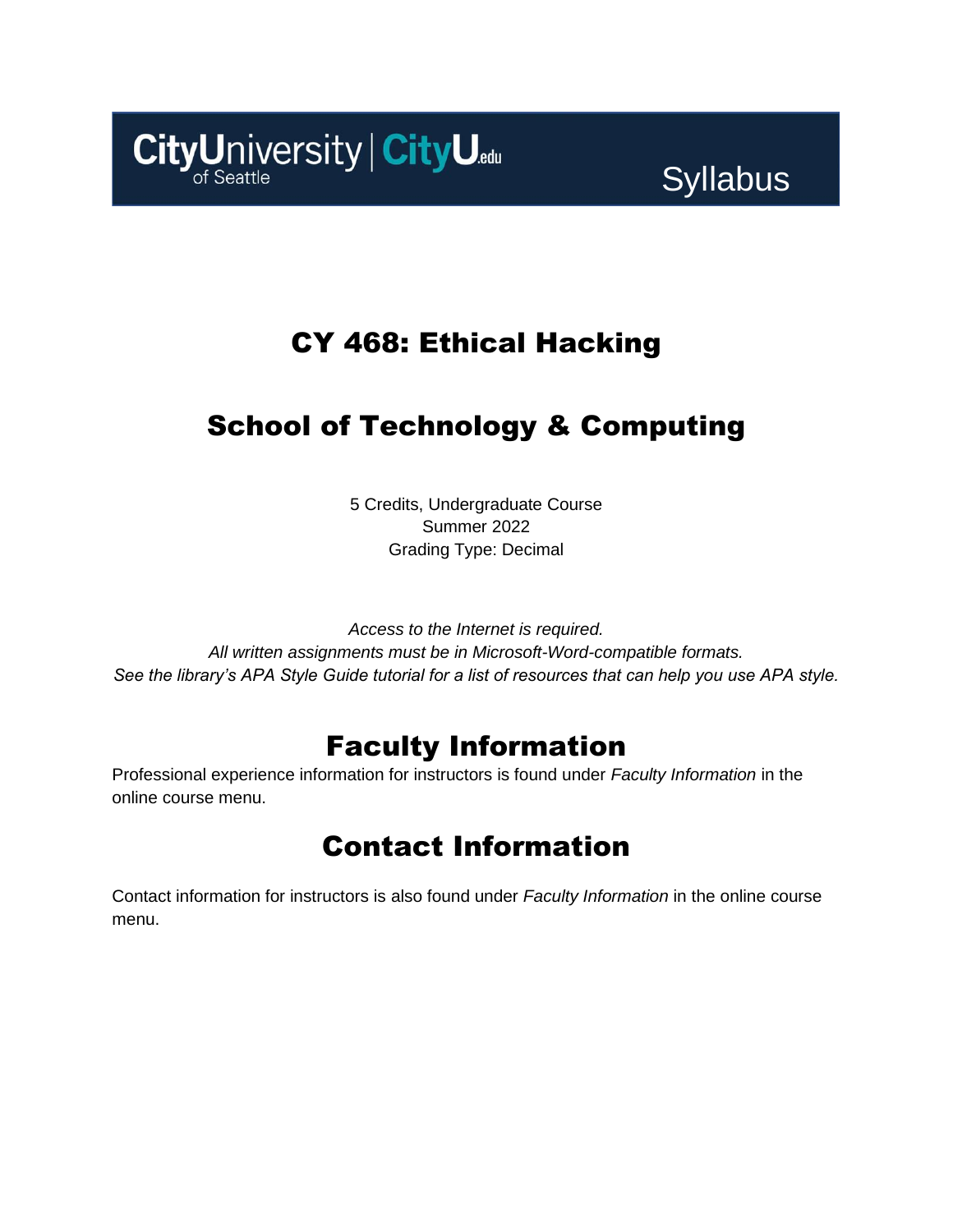# Course Description

This course covers the tools and techniques that security professionals use to implement, monitor, and evaluate security on computer systems. Students will lock down and monitor computer systems and gain hands-on experience in collecting information about an organization's vulnerabilities. Based on their experiences in this course, students will be prepared to conduct penetration testing on authorized systems.

### Course Resources

Required and recommended resources to complete coursework and assignments are found on the course [Reading List.](https://cityu.alma.exlibrisgroup.com/leganto/login?auth=SAML) Note: resources listed under "Required - Must Purchase" should be purchased from a vendor of the student's own choosing; resources listed under "Available from the Library" are available at no cost to students.

### Course Outcomes

At the end of the course students:

- Understand basic vulnerabilities, threats and risks as it applies to software and hardware.
- Understand penetration test and its applications, and the difference between penetrations testing and unethical hacking.
- Apply penetration-testing tools to identify a system vulnerability.
- Analyze options for enterprise malware detection.
- Evaluate the cost of defense, recovery, and remediation for a small organization and a large-scale enterprise.
- Create a thorough security analysis of vulnerabilities by using ethical hacking methods.

## Additional Information

Topics covered:

- Ethical Hacking and Open Redirect
	- o Bug Bounty Basics
	- o Open Redirect
- HPP & CSRF
	- o HTTP Parameter Pollution (HPP)
	- o Cross-Site Request Forgery (CSRF)
- HTML and CRLF Injection
	- o HTML Injection and Content Spoofing
	- o Carriage Return Line Feed (CRLF) Injection
- XSS and Template Injection
	- o Cross-Site Scripting (XSS)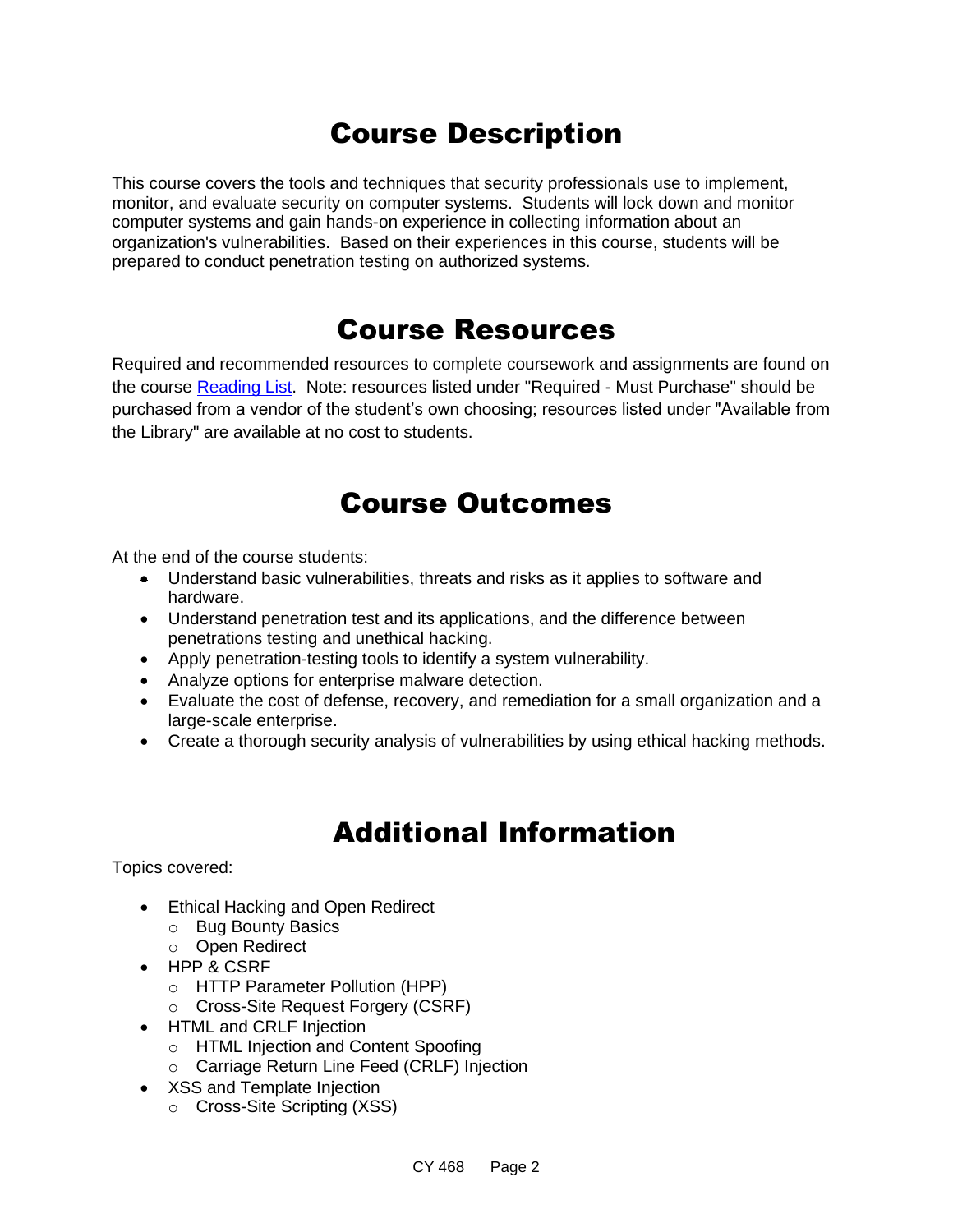- o Template Injection
- SQLi and SSRF
	- o SQL Injection (SQLi)
	- o Server-Side Request Forgery (SSRF)
- XXE and RCE
	- o XML External Entity (XXE)
	- o Remote Code Execution (RCE)
- Memory Vulnerabilities, Subdomain Takeover, and DoS
	- o Memory Vulnerabilities
	- o Subdomain Takeover
	- o Denial-of-Service (DoS) Attack
- Race Conditions and IDOR
	- o Race Conditions
	- o Insecure Direct Object References (IDOR)
- OAuth, Application Logic, and Configuration Vulnerabilities
	- o OAuth Vulnerabilities
	- o Application Logic and Configuration Vulnerabilities
- Writing Vulnerability Reports
	- o Finding Your Own Bug Bounties
	- o Creating Vulnerability Reports

## Grading Scale

The grades earned for the course will be calculated using City University of Seattle's decimal grading system, found in the current University Catalog [\(https://www.cityu.edu/catalog/\)](https://www.cityu.edu/catalog/).

Grading rubrics with details on how each assignment will be graded are located under *Assignments* and/or in *My Grades* in the online course menu. Students should review the rubric for each assignment prior to completing their work in order to understand how it will be assessed.

| <b>OVERVIEW OF REQUIRED ASSIGNMENTS</b> | % OF FINAL<br><b>GRADE</b> | <b>POINTS</b>                                                                                                         |  |
|-----------------------------------------|----------------------------|-----------------------------------------------------------------------------------------------------------------------|--|
| The Muddiest Point (MP)                 | 5%                         | $50 = 5$ points* 10 modules                                                                                           |  |
| Concept Test (CT)                       | 5%                         | $50 = 5$ points* 10 modules                                                                                           |  |
| Discussion Board (DB)                   | 10%                        | $100 = 10$ points* 10 modules                                                                                         |  |
| Hands-On Practice (HOP)                 | 20%                        | 200= 20 points* 10 modules                                                                                            |  |
| Virtual Lab (VL)                        | 30%                        | 300= 30 points * 10 modules                                                                                           |  |
| Knowledge Check (KC)                    | 10%                        | $100 = 10$ points $*$ 10 modules                                                                                      |  |
| Team Project (TP)                       | 20%                        | Proposal: 30 points<br>Progress: 70 points<br>Final Report: 70 points<br>Final PPT: 30 points<br>Subtotal: 200 points |  |
| <b>TOTAL</b>                            | 100%                       | 1,000 points                                                                                                          |  |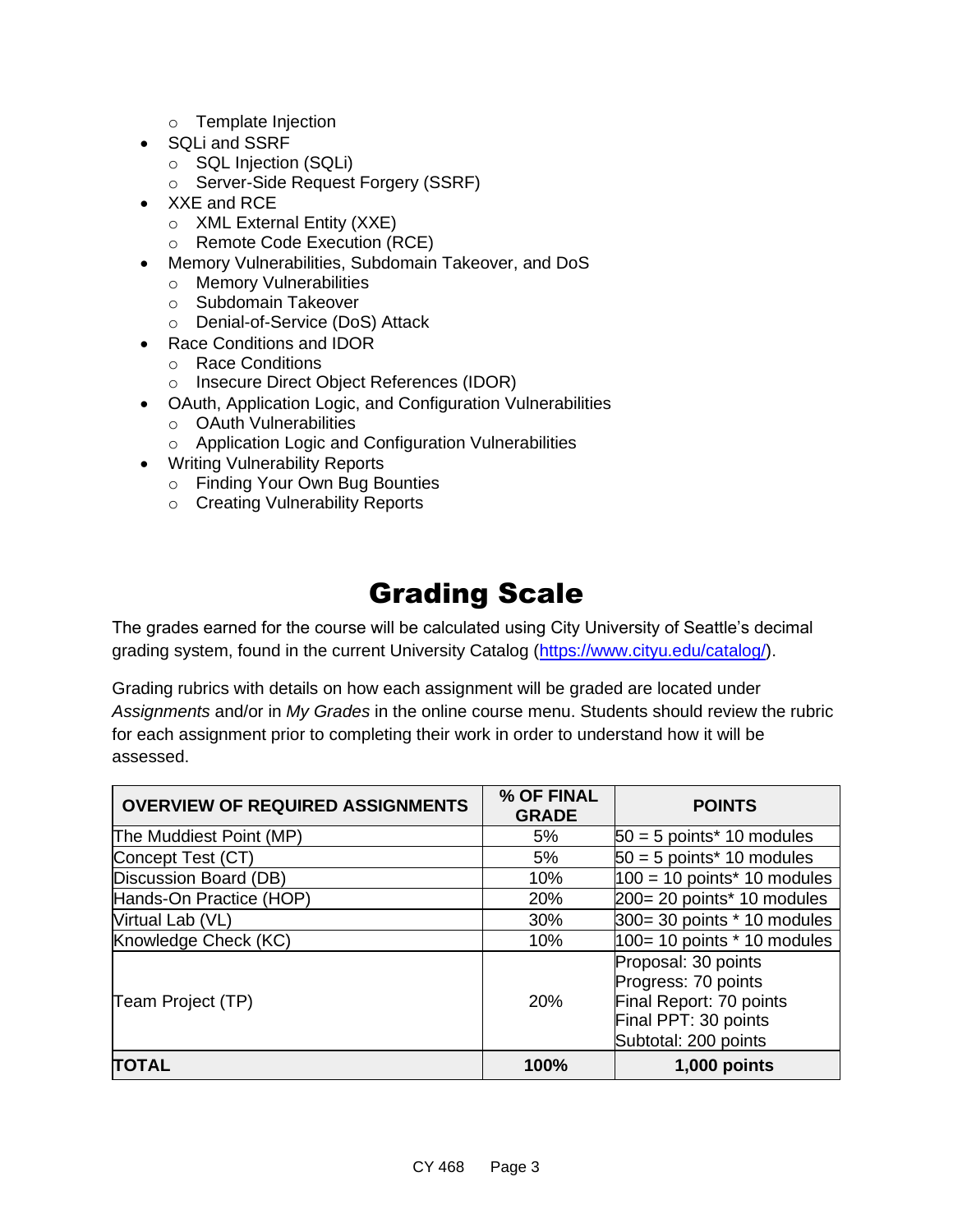# Course Assignments and Grading

The instructor will provide grading rubrics that will provide more detail as to how this assignment will be graded

#### **The Muddiest Point (MP)**

Before class, students are required to submit the Muddiest Point (MP) activity. The purpose of this activity is to stimulate student engagement. The instructor uses the MP to assess how students understood the required readings. The instructor also uses the MP to customize the lecture scope to implement Just-in-Time Teaching (JiTT). The MP consists of writing a brief reflective essay (<= 50 words) identifying the most confusing part (i.e., the MP) of the content covered in the upcoming module. If a student understood all concepts, the student needs to explain the most exciting aspect.  There is one multiple-choice question from the required reading to demonstrate that the student understood the required readings.

| <b>Criteria</b> | % of Grade |
|-----------------|------------|
| Participation   | 40%        |
| Writing         | 40%        |
| Accuracy        | <b>20%</b> |
| <b>TOTAL</b>    | 100%       |

### **Concept Test (CT)**

The instructor poses a problem based on key concepts of a lecture. After reflecting on the problem, students submit their response and the instructor review them without providing a correct answer. Students discuss their thought process and solution with a peer. Students then commit to an answer and re-submits their responses. Instructor reviews responses and thought processes with the correct answer.

| <b>Criteria</b> | % of Grade |
|-----------------|------------|
| Engagement      | 100%       |
| <b>TOTAL</b>    | 100%       |

#### **Discussion Board (DB)**

A student posts an answer to a weekly discussion topic in Discussion Board. The student also posts a response to two other students' posts by the end of each module. Comments and questions should be clear and thoughtful, with correct grammar, spelling, and punctuation. The instructor will grade the quality of your discussion postings on both content and response.

| <b>Components</b> | % of Grade  |
|-------------------|-------------|
| Participation     | 50%         |
| Writing           | 50%         |
| TOTAL             | <b>100%</b> |

#### **Hands-on Practice (HOP)**

The instructor will assign Hands-on Practice exercises to a pair of students in class or individually online. Students pair up and practice exercises to learn specific programming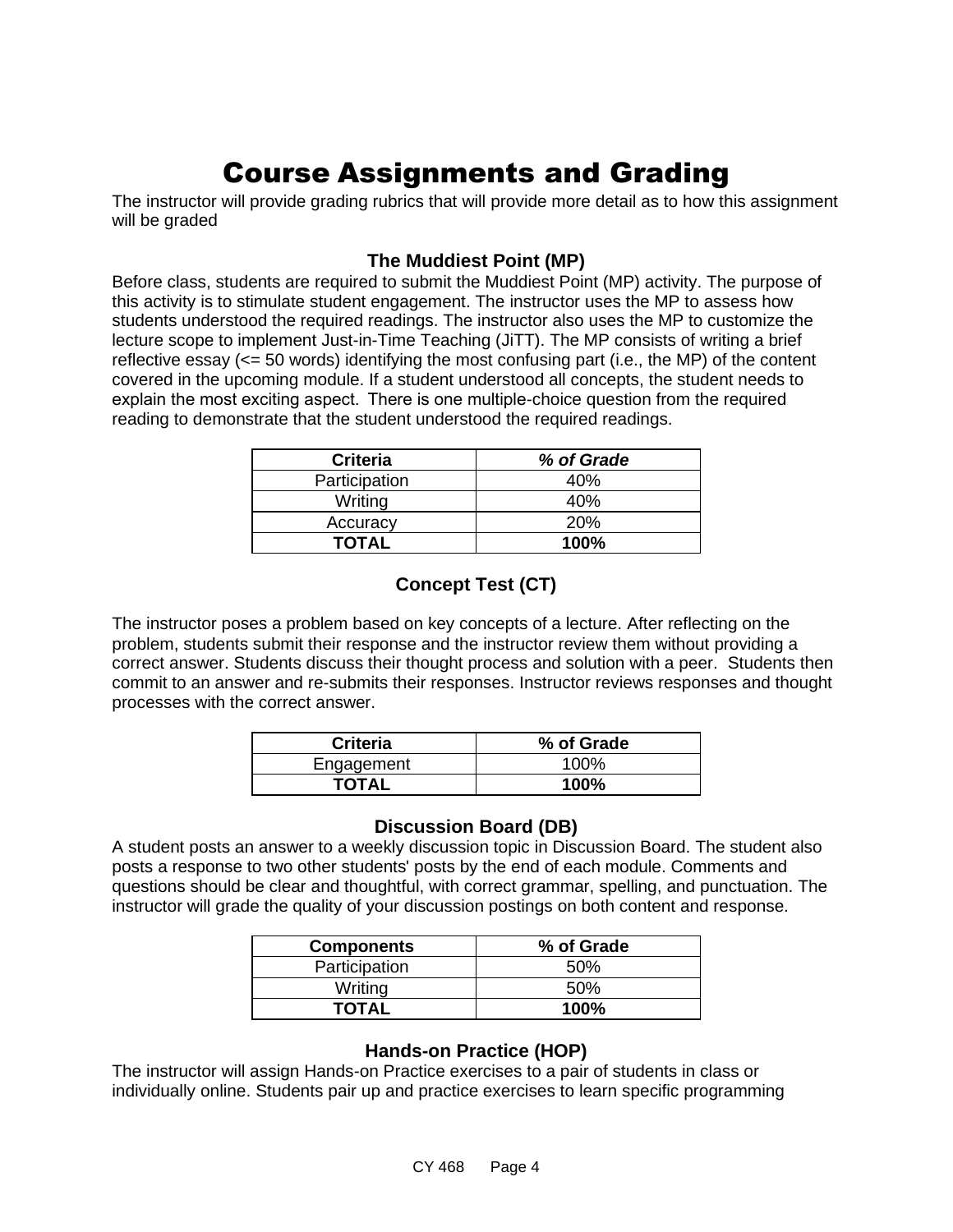languages, application programming interfaces (APIs), or tools related to the programming assignments or virtual labs.

| <b>Criteria</b>          | % of Grade  |
|--------------------------|-------------|
| <b>Practice Exercise</b> | 80%         |
| Engagement               | 20%         |
| TOTAL                    | <b>100%</b> |

#### **Virtual Lab (VL)**

Students complete cloud-based labs that support the concepts taught within the course. VLs involve viewing instructional documents and following systematic instructions. Activities are embedded within each lab. The activities present a challenge to complete. Each lab is graded on accuracy and writing. A student has unlimited attempts at each lab to increase their accuracy and learn the required skills. Reports submitted include a write up on their understandings and findings in their lab reports.

| <b>Criteria</b> | % of Grade |
|-----------------|------------|
| Accuracy        | ጸበ%        |
| Writing         | 20%        |
| <b>TOTAL</b>    | 100%       |

#### **Knowledge Check (KC)**

Weekly quizzes measure knowledge concepts acquired. Focus on the underlying principles and concepts rather than memorization to solve the quizzes.

| <b>Criteria</b> | % of Grade |
|-----------------|------------|
| Correctness     | 100%       |
| <b>TOTAL</b>    | 100%       |

#### **Team Project (TP)**

A team will be selected consisting of three or four.  A group of fewer than three students requires the instructor's approval. Each team will use an instructor-approved topic relevant to the course.  

The paper must be no less than 6-7 pages. We required you to use the paper template fro[m EDSIG/CONISAR,](http://www.aitp-edsig.org/) the international conference standard. *The instructor may recommend the best papers in this course to conferences with your team's approval. If necessary, the instructor may require more revisions after the course is over. However, the paper submission is optional and has nothing to do with your course grade*.  

We will provide you three report templates and one presentation template. The file name consists of team project number, team number, and the list of your team members. For example, "*TP01 T03 Sam John Mark*."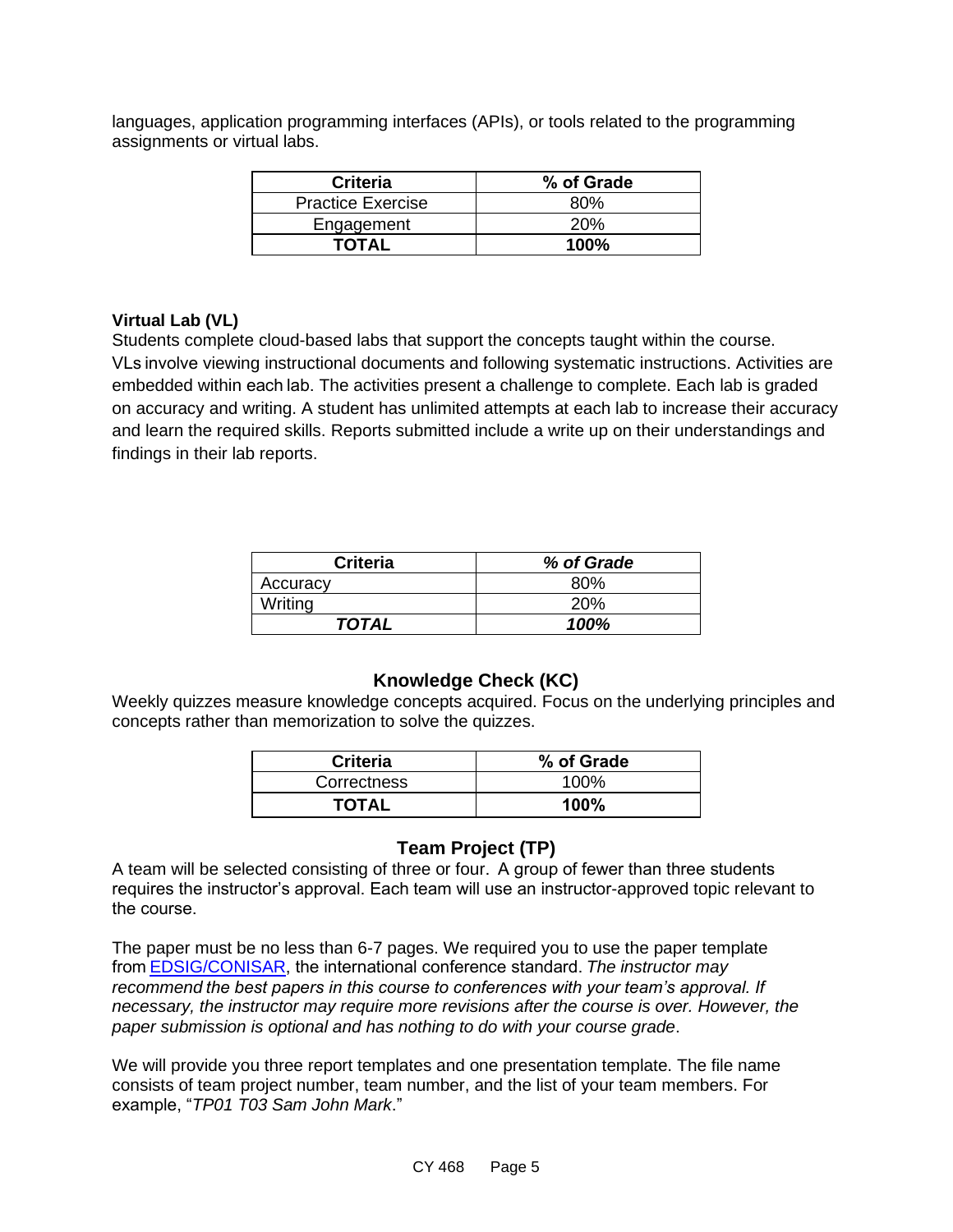- TP01 for the proposal "*TP01 T0X Author1 Author2 Author3.docx*"
- TP02 for the progress report "*TP02 T0X Author1 Author2 Author3.docx*"
- TP03 for the final report "*TP03 T0X Author1 Author2 Author3.docx*"
- TP04 for the final presentation slide "*TP04 T0X Author1 Author2 Author3.pptx*"

As in any scholarly writing, students should not merely copy information from another author. Students should use evidence to support the contentions they have drawn from their findings and critically analyze related literature. In essence, each paper needs to be an analytical paper, not a summary of readings. 

In addition, a team presentation slide is required.  

- The presentation consists of 15+4 slides: 15 slides for content and 4 slides for cover, agenda, key reference, and Q&A.
- The PPT template is provided. Your team can change design and color for your team's purpose.
	- If necessary, a presentation video (15 minutes) may be requested.
	- If necessary, a demo video (a maximum of 1-2 minutes) may be requested.
- But, the demo time should be included in the total presentation time (15 minutes).
	- submissions are required according to the following schedule:
	- Proposal (1 page; 30 points) Starting (Module 1) & Ending (Module 3)
- Progress Report (3-4 pages; 70 points; graded after the proposal has been submitted) - Starting (Module 4) & Ending (Module 7)
- Final Report (6-7 pages; 70 points; graded after the progress has been submitted) - Starting (Module 8) & Ending (Module 10)
- Final PPT (15+4slides, 30 points; graded after the final report has been submitted) - Starting (Module 8) & Ending (Module 10)

Students are expected to use the assigned readings, videos, and other materials throughout the quarter. Students will need to utilize additional sources that were not assigned by the professor. While stylized after an industry report, nonetheless, students are expected to employ APA formatting of citations, footnotes, and bibliography. Students must cite the sources of all ideas, facts, and information used that are not their own, even if they have put the information into their own words. Failure to do so is plagiarism, although the oversight is unintentional. To avoid plagiarism, chec[k https://library.cityu.edu/howto/apa-writing/avoid-plagiarism/.](https://library.cityu.edu/howto/apa-writing/avoid-plagiarism/)

#### **Project Description: Instructor's choice related to program outcomes**.

#### **Team Project (TP) Report instructor's choice related to program outcomes**

The student will provide a report formatted based on a template provided by the instructor. Students are required to improve the writing iteratively and incrementally every week. The revision will always happen during a quarter. Students will add new required sections to the existing paper every week.  

The final report is the culmination of applied research and activities conducted throughout the quarter. The final report/paper provides a detailed problem and its solution likely to be encountered by a company or organization described in a case study supplied by the student.

#### *TP01 and TP02*

| <b>Criteria</b> | % of Grade |
|-----------------|------------|
| Structure       |            |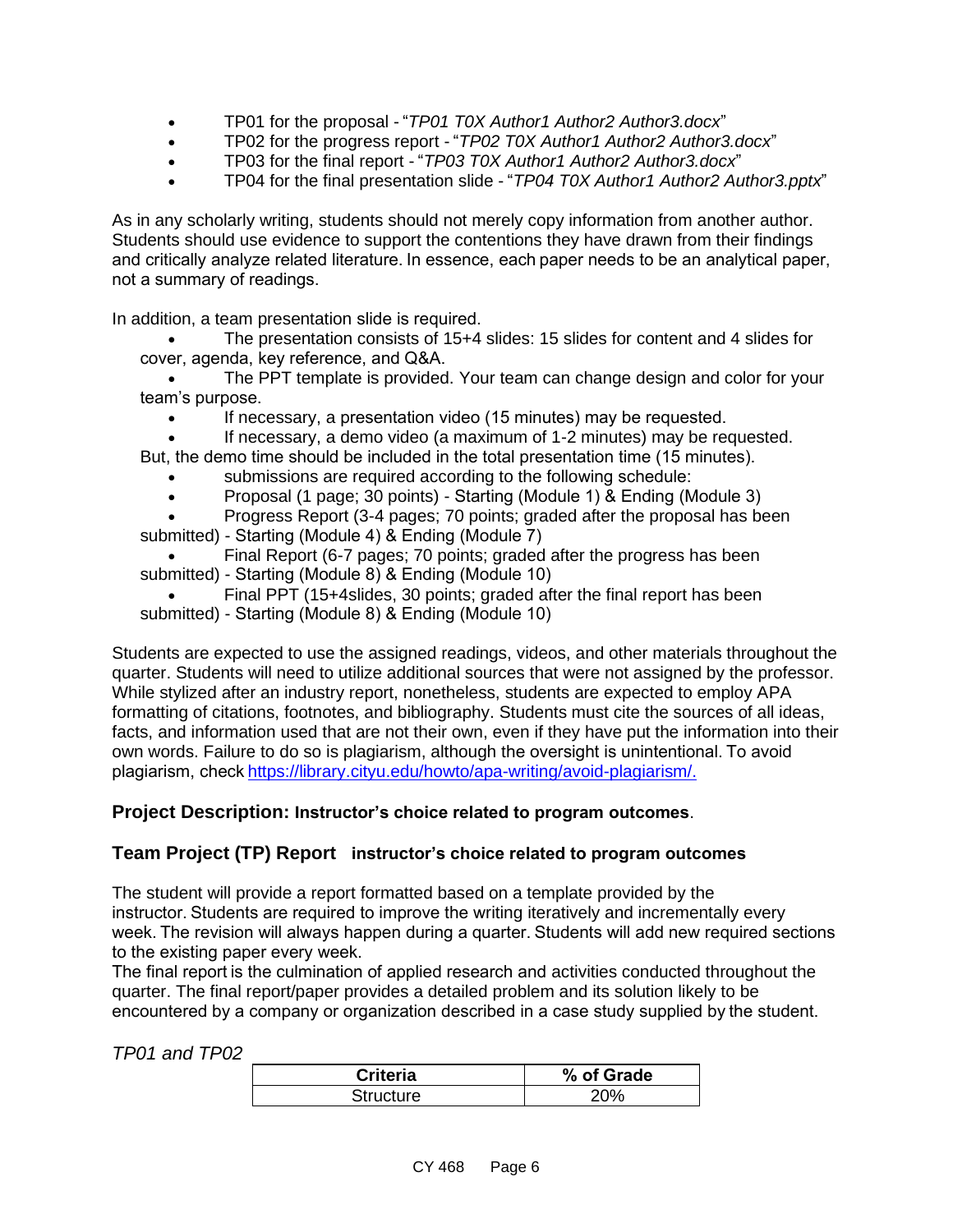| Content       | 30%  |
|---------------|------|
| Writing       | 30%  |
| Reference     | 10%  |
| Collaboration | 10%  |
| <b>TOTAL</b>  | 100% |

#### *TP03*

|                | <b>Criteria</b><br><b>Outcome</b>                     |                                                                                                                                                                                                                                   | % of Grade |
|----------------|-------------------------------------------------------|-----------------------------------------------------------------------------------------------------------------------------------------------------------------------------------------------------------------------------------|------------|
|                | Information Technology Principles and Practices (20%) |                                                                                                                                                                                                                                   |            |
| 1              | <b>Tools and</b>                                      | Apply concepts, methods, tools, and techniques                                                                                                                                                                                    | 20%        |
|                | <b>Techniques</b>                                     | of ethical hacking.                                                                                                                                                                                                               |            |
|                |                                                       | Critical Thinking (60%)                                                                                                                                                                                                           |            |
| 2              | <b>Issue</b>                                          | Issue is stated and described thoroughly so that it<br>is understood fully.                                                                                                                                                       | 20%        |
| 3              | Evidence                                              | Information is taken from source(s) appropriate to<br>the scope with enough interpretation and<br>evaluation to develop a comprehensive analysis<br>or synthesis, and expert opinions are thoroughly<br>scrutinized.              | 10%        |
| 4              | Context and<br>Awareness                              | Thoroughly analyzes assumptions and biases,<br>carefully evaluating contextual relevance when<br>presenting a position.                                                                                                           | 20%        |
| 5              | Conclusions                                           | Conclusions are logical and reflect an informed<br>evaluation of evidence and perspectives in priority<br>order.                                                                                                                  | 10%        |
|                |                                                       | Collaboration (20%)                                                                                                                                                                                                               |            |
| 6              | Teamwork                                              | Works effectively on diverse, global and/or<br>distributed teams.                                                                                                                                                                 | 10%        |
| $\overline{7}$ | Knowledge of Cultural<br>Frameworks                   | Demonstrates sophisticated understanding of the<br>complexity of elements important to members of<br>another culture in relation to its history, values,<br>politics, communication styles, economy, or<br>beliefs and practices. | 5%         |
| 8              | <b>Openness to Cultural</b><br><b>Differences</b>     | Demonstrates sophisticated understanding of the<br>complexity of elements important to members of<br>another culture in relation to its history, values,<br>politics, communication styles, economy, or<br>beliefs and practices. | 5%         |
|                | <b>TOTAL</b>                                          |                                                                                                                                                                                                                                   | 100%       |

#### **Team Project (TP) Presentation**

The student will report on the research outcomes, development, or other project efforts to an academically appropriate committee in a public forum. The nature of the presentation content will determine the specific makeup of the audience. The student will choose the format of the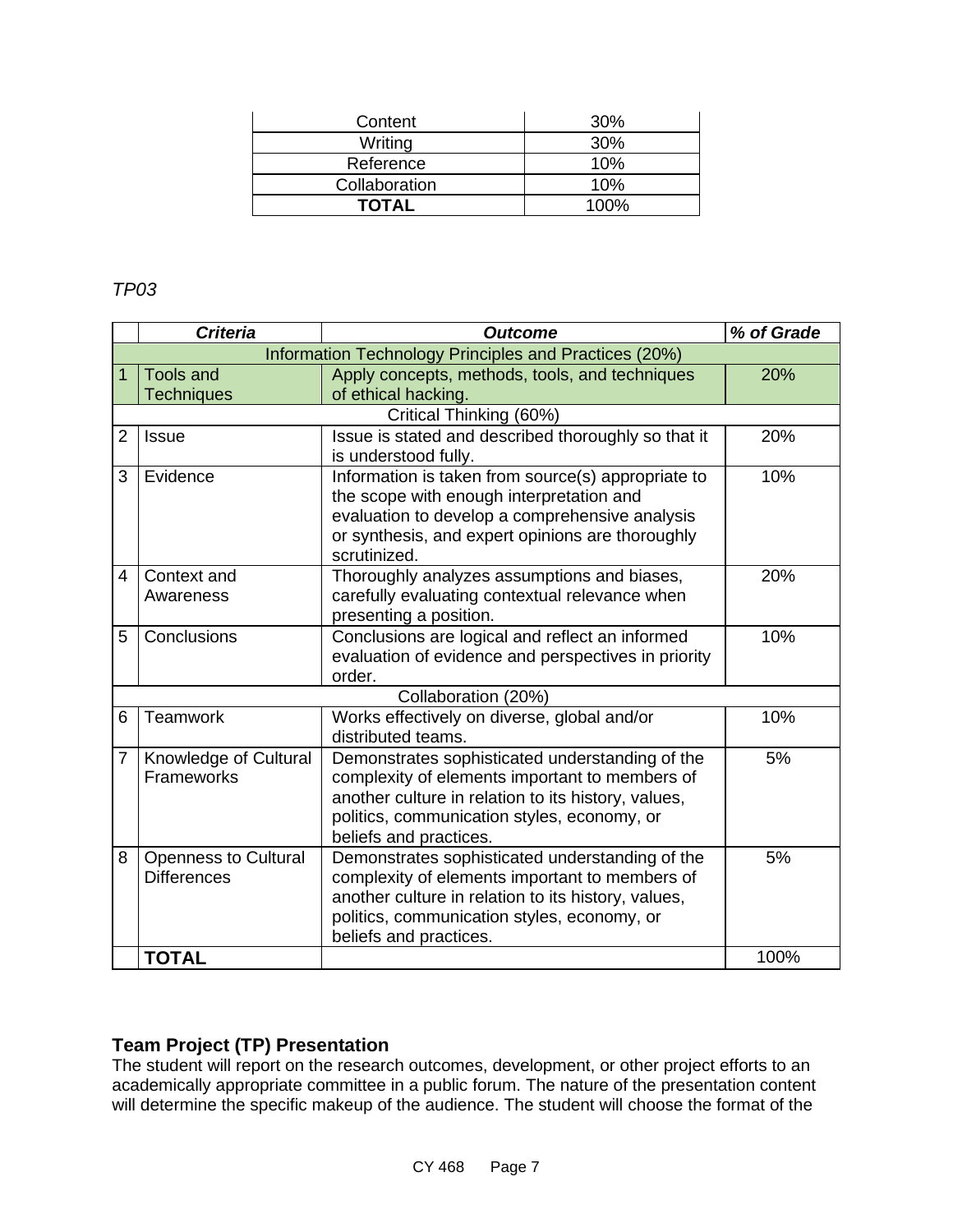presentation, in consultation with the advisor. The layout and design must be appropriate and adequate to represent the outcomes of the effort. While students must make some form of a visual presentation, the presentation of the results may include publishing in a refereed publication, publication in a trade or popular magazine or journal, broadcast in an appropriate medium, or, in exceptional cases, limited dissemination within a closed community. 

| <b>Criteria</b>             | % of Grade |
|-----------------------------|------------|
| <b>Structure</b>            | <b>20%</b> |
| <b>Visual Presentation</b>  | 30%        |
| <b>Verbal Quality &amp;</b> | 30%        |
| Engagement                  |            |
| <b>Team Collaboration</b>   | <b>20%</b> |
| TOTAL                       | $100\%$    |

Each presenter will have 15 minutes for presentation and 5 minutes for questions and answers. Each presenter must keep the total presentation time limit strictly.

### **COURSE POLICIES**

Course policies on topics such as *Late Assignments, Participation,* and *Professional Writing* are found under *Course Information* in the online course menu. Students are responsible for reviewing and applying these policies while enrolled in this course.

### **UNIVERSITY POLICIES**

You are responsible for understanding and adhering to all of City University of Seattle's academic policies. The most current versions of these policies can be found in the University Catalog that is linked from the CityU Web site.

#### **Antidiscrimination**

City University of Seattle and its staff and faculty are committed to supporting our students. We value equity, diversity, and inclusion as a way of life as well as the educational opportunities it provides. City U will not tolerate any form of discrimination based on race, color, ethnicity, sexual orientation, gender identification, socioeconomic status, or religious values. If you have experienced any discrimination based on any of the above, we encourage you to report this to the University. Please report this to your instructor. If you do not feel safe reporting this to your instructor, please report to the Provost or to the Vice President of Student Affairs.

#### **Non-Discrimination & Prohibition of Sexual Misconduct**

City University of Seattle adheres to all federal, state, and local civil rights laws prohibiting discrimination in employment and education. The University is committed to ensuring that the education environment is bounded by standards of mutual respect and safety and is free from discriminatory practices.

In the U.S., the University is required by Title IX of the Education Amendments of 1972 to ensure that all of its education programs and activities do not discriminate on the basis of sex/gender. Sex include sex, sex stereotypes, gender identity, gender expression, sexual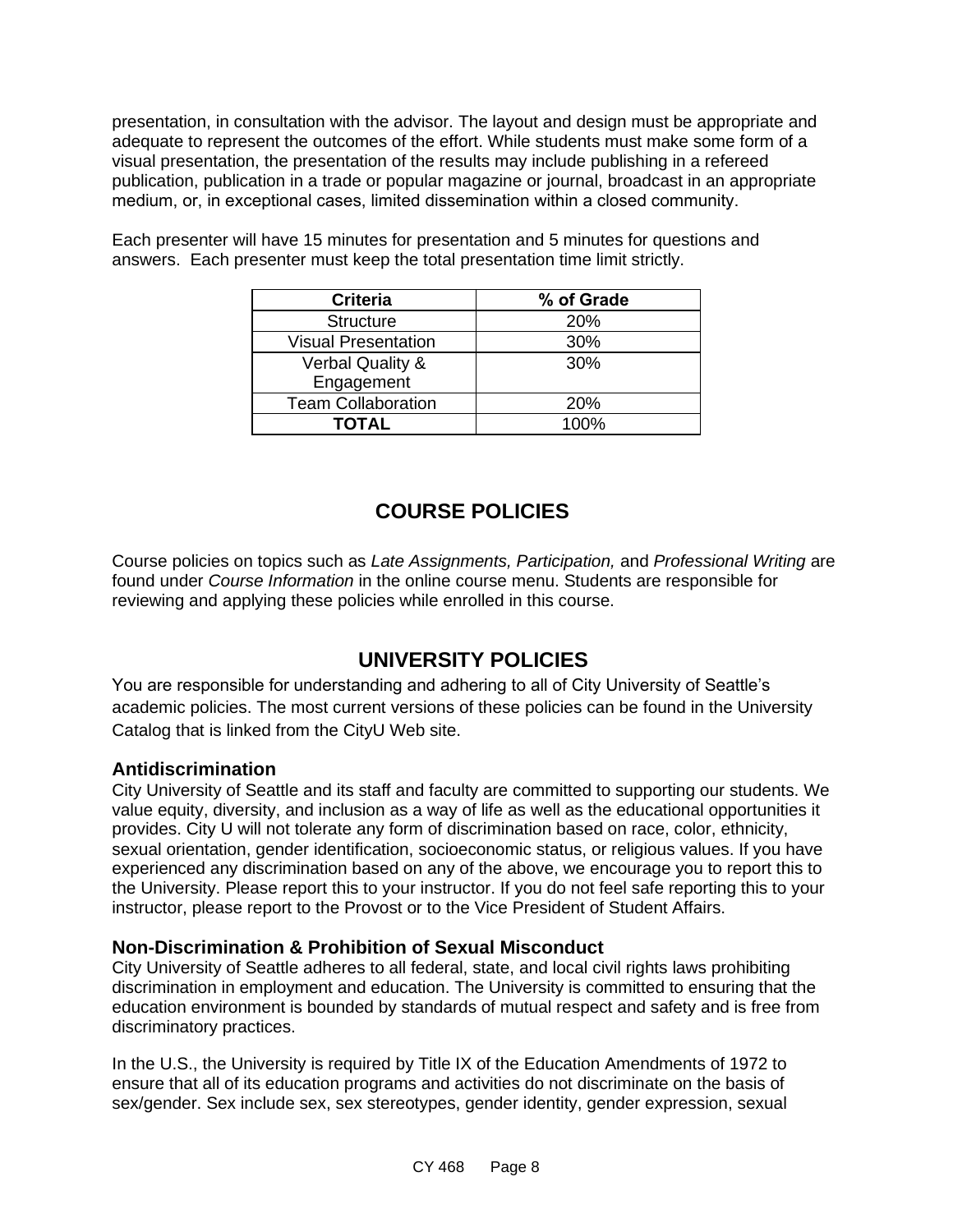orientation, and pregnancy or parenting status. Sexual harassment, sexual assault, dating and domestic violence, and stalking are forms of sex discrimination, which are prohibited under Title IX and by City University of Seattle policy. City University of Seattle also prohibits retaliation against any person opposing discrimination or participating in any discrimination investigation or complaint process internal or external to the institution. Questions regarding Title IX, including its application and/or concerns about noncompliance, should be directed to the Title IX Coordinator. For a complete copy of the policy or for more information, visit <https://my.cityu.edu/titleix> or contact the Title IX Coordinator.

In Canada, in compliance with the British Columbia Human Rights Code, the Alberta Human Rights Act, WorksafeBC, and the Workers' Compensation Board of Alberta, the University believes that its environment should at all times be supportive and respectful of the dignity and self-esteem of individuals. Discrimination, harassment and bullying conduct, whether through person to person behaviour or via electronic communications such as email or social media is not acceptable and will not be tolerated. As an educational institution, it is our responsibility to cultivate an environment of excellence, equity, mutual respect and to recognize the value and potential of every individual. The University will take all necessary steps to meet or exceed the requirements of the law to prevent discrimination, harassment and bullying. The Respectful Workplace Policy for the prevention of discrimination, harassment and bullying policy and procedure can be found at<https://www.cityu.edu/discover-cityu/about-cityu/> under the Policies section or at<https://www.cityuniversity.ca/about/>.

#### **Religious Accommodations**

City University of Seattle has a policy for accommodation of student absences or significant hardship due to reasons of faith or conscience, or for organized religious activities. The University's policy, including more information about how to request an accommodation, is available in the University Catalog and on the my.cityu.edu student portal. Accommodations must be requested by the 20% mark of this course (e.g. day 14 of a ten-week course, day 7 of a 5-week course) using the Religious Accommodations Request Form found on the student dashboard in the my.cityu.edu student portal.

#### **Academic Integrity**

Academic integrity in students requires the pursuit of scholarly activity that is free from fraud, deception and unauthorized collaboration with other individuals. Students are responsible for understanding CityU's policy on academic integrity and adhering to its standards in meeting all course requirements. A complete copy of this policy can be found in the [University Catalog](http://www.cityu.edu/catalog/) in the section titled *Academic Integrity Policy* under *Student Rights & Responsibilities*.

#### **Attendance**

Students taking courses in any format at the University are expected to be diligent in their studies and to attend class regularly. Regular class attendance is important in achieving learning outcomes in the course and may be a valid consideration in determining the final grade. For classes where a physical presence is required, a student has attended if they are present at any time during the class session. For online classes, a student has attended if they have posted or submitted an assignment. A complete copy of this policy can be found in the [University Catalog](http://www.cityu.edu/catalog/) in the section titled *Attendance* under *Student Rights & Responsibilities*.

#### **Final Assignments Due Date**